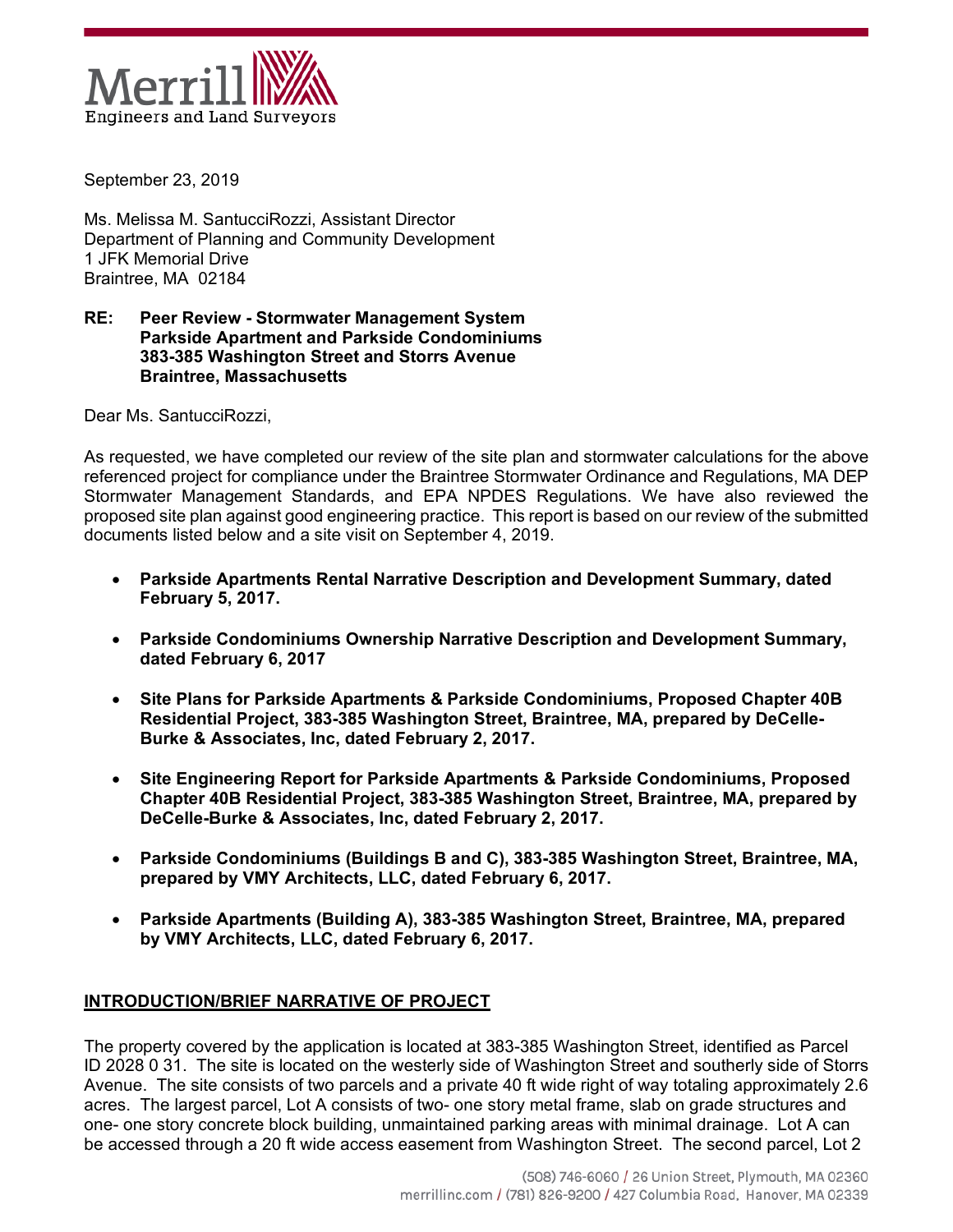consists of unmaintained parking area and has been indicated that the parking area is currently used as unauthorized overflow parking for surrounding activities. The private right of way provides access to Storrs Avenue and is known as Alves Avenue. The way provides access and utility services to the site as well as the abutting property, 14 Storrs Avenue.

The property is encumbered by a 20 ft wide sewer easement and a 10 ft wide drainage easement. The existing 8-inch sewer main provides public sewer service to several properties within the area and is connected to the public sewer main in Storrs Avenue. The existing closed drainage collect stormwater upgradient of the site as well as site runoff which then discharges into an 18-inch drain pipe down gradient of the abutting athletic field. There is limited vegetation on site with the exception of the overgrown areas along the fence line at the property lines and within easement area between Lot A and Lot 2. The site's topography slopes from elevation 82-84 at the southeasterly corner to elevation 50 at the northwesterly corner.

The property is located in the General Business Zoning District and the Village Overlay District. The property is bounded by a municipal parking lot and commercial businesses along Washington Street to the east, the Braintree Masons Lodge to the south, the Archbishop Williams High School athletic field to the west, and residential and commercial properties along Storrs Avenue to the north.

The project proposes the raze the existing three structures and associated infrastructure and construct two residential developments – Parkside Apartments and Parkside Condominiums. The Parkside Apartments will consist of a 70-unit 3-story apartment building with underground garage (81 spaces) and surface parking (47 spaces). Parkside Condominiums will consist of 8-units within two town house buildings. All units will have a one car garage with one additional space within the driveway. There are five additional surface parking spaces designated for the condominiums.

Supporting utilities include new water, sewer, and gas mains which will connect to the existing infrastructure to maintain services to surrounding properties. A new stormwater management system is proposed to collect, treat and attenuate the site's stormwater runoff.

We offer the following comments on the proposal and have organized our comments in order of the referenced sections of the Stormwater Regulations. Our comments are noted in *italics*, and our recommendations are listed in *Bold Italics.*

### **STORMWATER REGULATIONS – ARTICLE VI**

### **Section 1 – Low Impact Design and Green Infrastructure**

a. The design of the project shall, to the maximum extent feasible, employ environmentally sensitive site design as outlined in the Mass. DEP Stormwater Handbook*.*

*The project addresses this goal with the use of multiple subsurface infiltration systems to address the treatment and attenuation of the development's runoff.* 

b. Evaluation of Low Impact Development practices is required and implementation of such practices to the maximum extent practicable is encouraged

*No documentation of which Low Impact Development Best Management Practices were evaluated and why such practices were found to be infeasible. Please provide documentation.*

*c.* In order to conserve potable water supplies and maximize recharge, it may be appropriate on some sites to store clean runoff for reuse on the site for irrigation or other gray water purposes.

*Although there is limited green space with the proposed site development, has any possible storage of rooftop runoff for landscape irrigation or other non-potable uses been considered for the project. Please provide documentation.*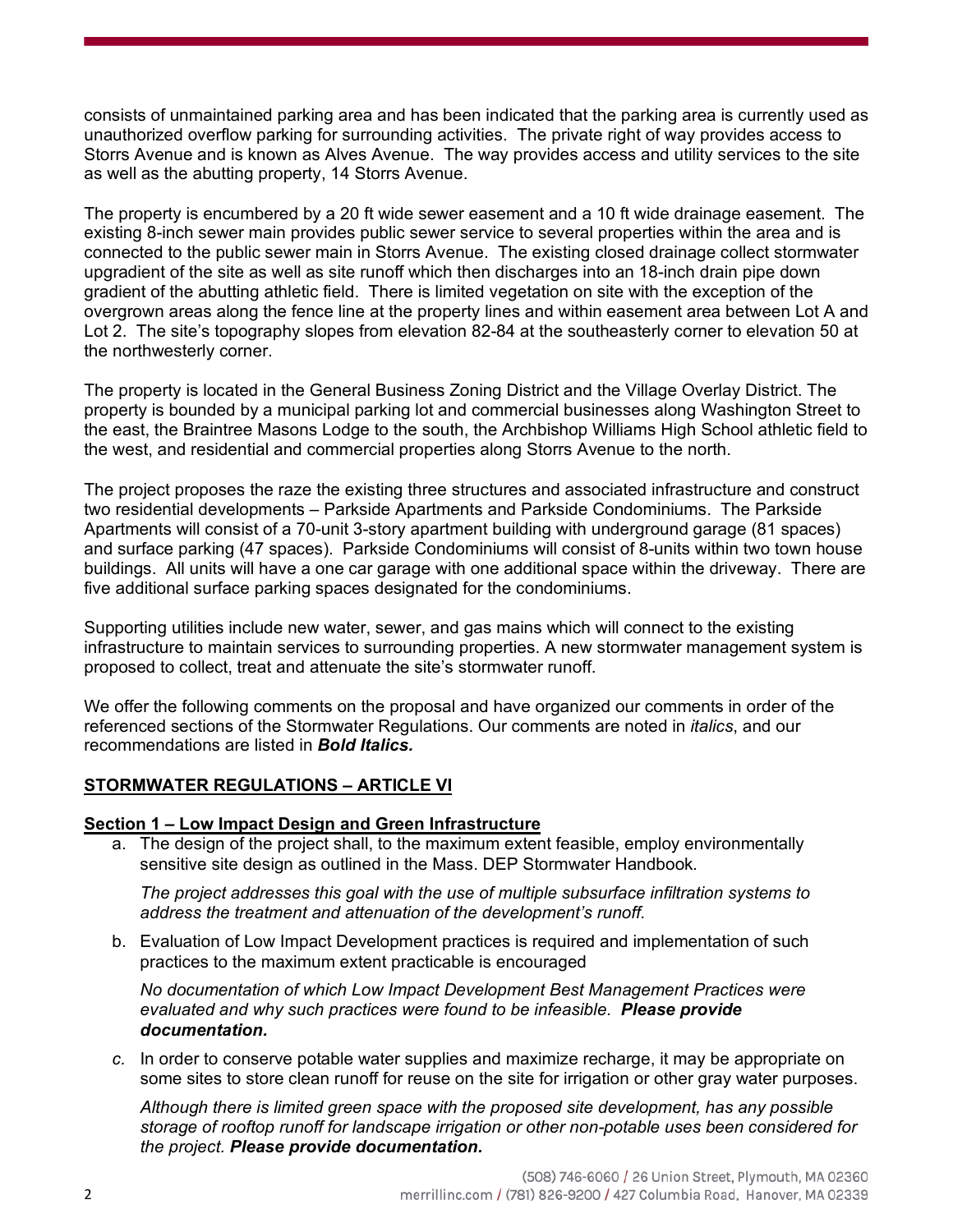### **Section 2 – Hydrologic and Hydraulic Criteria**

*a.* Hydrologic analyses using TR-55/TR-20 methodology shall be performed on the entire project site and include any off-site areas that drain to or through the project site.

*The hydrologic analyses have been provided. It seems that portions of the abutting properties up gradient of the site direct surface runoff onto the site that should be considered in the design, in particular from the municipal parking lot and the 14 Storrs Ave parking area. Please confirm the upper watershed limits for both pre- and postdevelopment conditions and how surface runoff from these properties will be addressed.*

*b.* The analyses shall be performed for the 2, 10, 25 and 100-year design storms under predevelopment and post-development conditions. The specified design storms shall be defined as a 24-hour storm using the most recent rainfall distribution recommended by the National Oceanic and Atmospheric Administration Atlas 14, as amended.

*The drainage analyses have been performed for the 2, 10, 25 and 100-year design storm events and the rainfall intensity data generally follows the NOAA Atlas 14 estimates for the site location.*

*c.* The post-development peak discharge rate shall be equal to or less than the pre-development peak discharge rate, based on 2-year, 10-year, 25-year and 100-year 24-hour storms.

*As presented in the drainage calculations, this standard is intended to be met as required. The treatment and attenuation of post development stormwater runoff is being provided by the proposed subsurface infiltration systems. See additional comments below which should be addressed to confirm compliance with this requirement.*

d. Hydrologic analyses are to be performed in a pre and post sub-watershed basis with designated control points at each location where runoff leaves the site or enters a water body.

*The design points for both pre- and post-development conditions should include the westerly property line for uncontrolled surface runoff and the existing closed drainage system which collects a portion of the site through the existing closed drainage system and discharges off site to the west. Please provide updated analysis with two design points.* 

e. The same land area shall be used in the analyses to facilitate comparison of existing and proposed conditions.

*As presented in the drainage calculations, this standard is met.*

f. The total volume of discharge, as well as peak rate, shall be evaluated at each control point.

*As presented in the drainage calculations, this standard is met. As stated above there should be two design points evaluated.*

g. The site shall be designed to ensure that all runoff from the site up to the 100-year storm enters the control structure. For example, the drainage system may only be sized to handle the 25 year storm, with larger storms flooding the distribution system and traveling overland. This overland flow, or overflow, must be directed into the peak control structure or otherwise managed to attenuate flow.

*The proposed recharge system C surcharges during the 10-year storm event and larger with overflow out of the catch basin grate (Rim 57.7) near the Storrs Ave entrance which will then overflow onto Storrs Avenue per the proposed grading. The majority of the surface runoff under existing conditions does not discharge flow directly onto Storrs Ave but into the adjacent athletic field per the existing topography shown then potentially onto Storrs Ave. Could proposing an overflow connection to the existing closed drainage system to alleviate some of the surface flow onto Storrs Ave be considered?*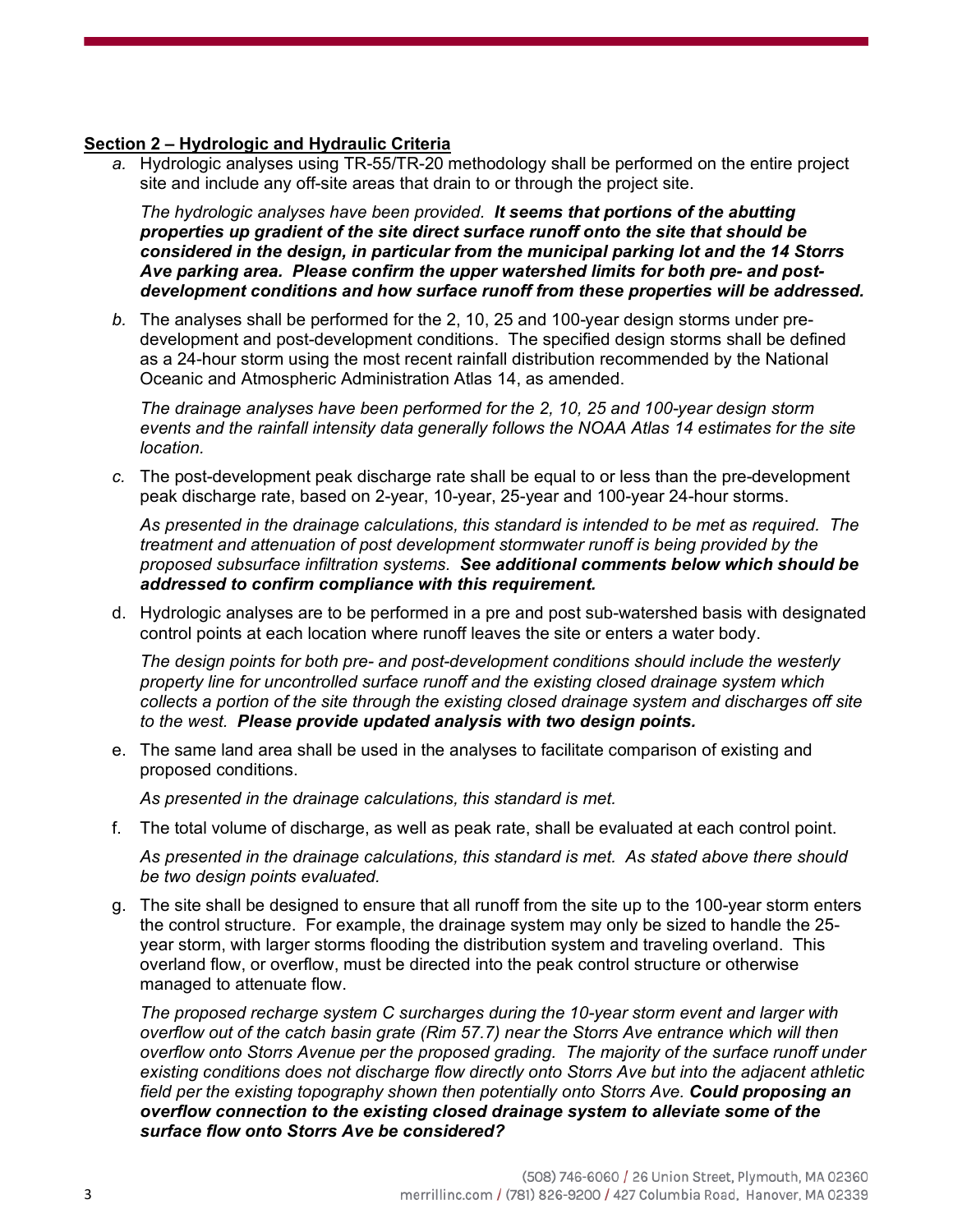h. For the purpose of computing runoff, all pervious lands on site shall be assumed, prior to development, to be in "good" conditions regardless of conditions existing at the time of computation.

*The existing conditions indicates that all vegetated areas are grass in poor condition. The analysis should be adjusted to indicate the overgrown areas of brush vs grass areas as well as indicate them as good condition as required or provide justification for current design parameters.*

i. Off-site areas should be modeled as their present land use condition in good hydrologic condition.

### *Up gradient watershed areas should be reviewed and incorporated into the analysis as appropriate.*

j. The length of overland sheet flow used in time of concentration (TC) calculations shall be limited to nor more than 50 feet for pre and post development conditions.

*All time of concentrations were indicated as 10 minutes. The minimum time of concentration is typically 6 minutes as recommended in SCS Tr-55 methodology. Time of concentration paths should be calculated and provided.* 

k. Stormwater Management Systems shall be designed to retain and/or treat the first one inch (1") of runoff from all impervious surfaces on the site. The portion of the first on inch (1") which cannot be feasibly retained and/or infiltrated shall be treated using treatment methods consistent with the Final Total Maximum Daily Loads for affected receiving water and any additional treatment requirements in the Town of Braintree's MS4 Permit. Pre-treatment of runoff from paved surfaces is required to remove 44% of the Total Suspended Solids prior to infiltration. Driveways associated with applications for single-family dwellings are exempt from this requirement as per the 2008 Mass DEP Stormwater Handbook, but to the extent practicable, runoff form such driveways shall be directed to adjacent pervious surfaces.

*The proposed drainage treatment train includes deep sump and hooded catch basins to at least one deep sump and hooded drain manholes prior to the subsurface infiltration chamber systems. Please provide documentation that confirms that deep sump hooded drain manholes will provide adequate treatment.* 

l. Stormwater outlets shall be designed to prevent erosion.

*The overflow discharge from the site is surcharge flow from the lowest catch basin at the Storrs Ave entrance with surface runoff into Storrs Ave.*

m. For other structural stormwater controls not included in the Mass DEP Stormwater Handbook, or for which pollutant removal rates have not been provided, the effectiveness and pollutant removal of the structural control must be documented through third party studies and receive approval from the Department before being included in the design of a stormwater management system.

### *Please provide documentation for DEP approval for the use of deep sump hooded drain manholes as pretreatment to subsurface infiltration chamber systems.*

## **Section 3 – Segmentation**

a. Proposed residential, commercial or industrial subdivisions shall apply these stormwater management criteria to the land development as a whole. Hydrologic parameters shall reflect the ultimate land development and shall be used in all engineering calculations.

*The project parameters reflect the full development of the property and meets this requirement.*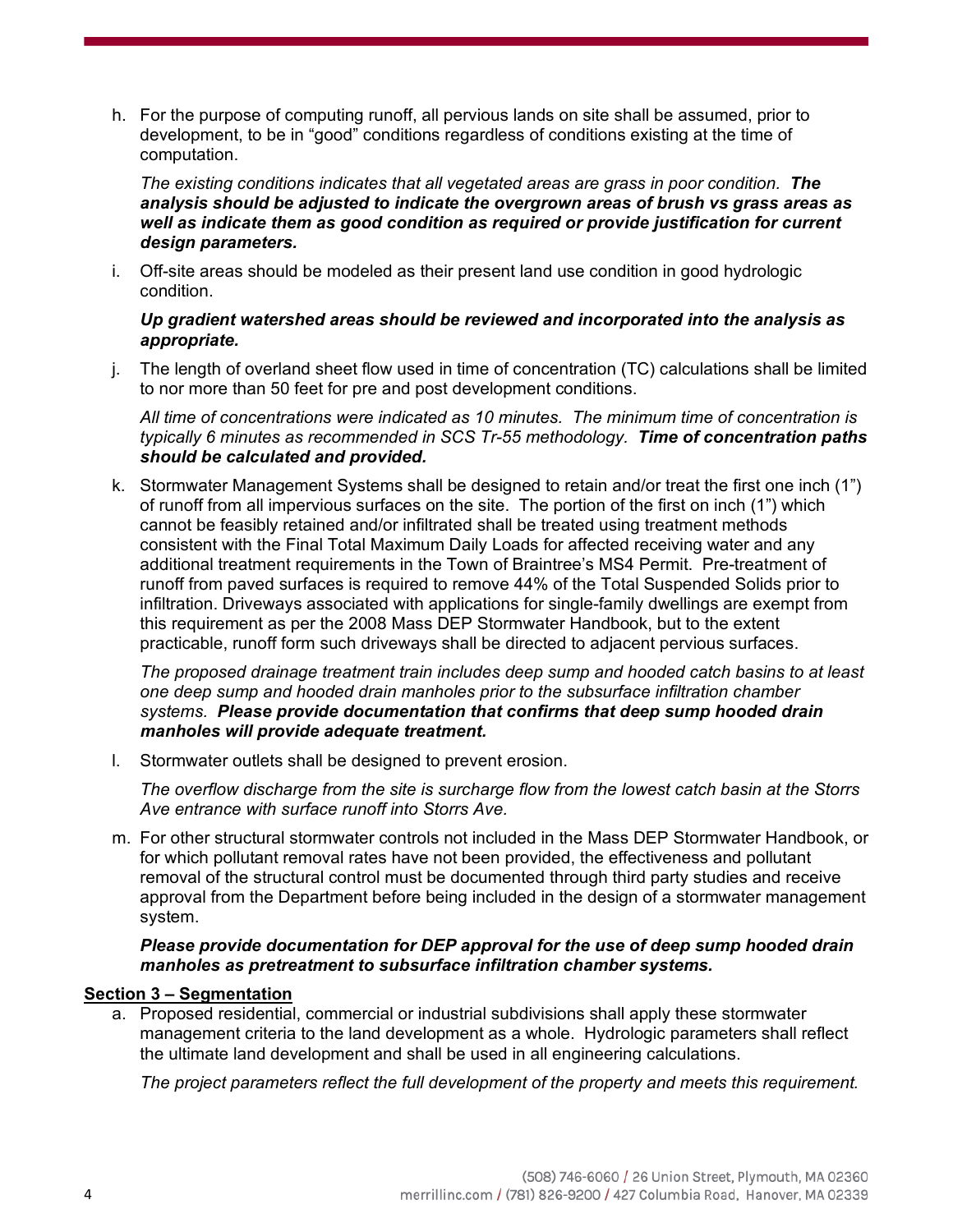## **Section 4 – Sensitive Areas**

a. Stormwater discharges to critical areas with sensitive resources (i.e. shellfish beds, swimming beaches, aquifer recharge areas, water supply reservoirs, Areas of Critical Environmental Concern) may be subject to additional criteria, or may need to utilize or restrict certain stormwater management practices at the discretion of the Department.

*The project does not discharge to a critical area, therefore this requirement is not applicable.*

### **MASSACHUSETTS DEP STORMWATER MANAGEMENT STANDARDS**

#### **Compliance with Stormwater Management Performance Standards**

The following is an abbreviated list of the ten (10) Stormwater Management Performance Standards, followed by our determination of compliance with each standard for this project.

- 1. Untreated stormwater outfalls, and outfalls that cause erosion are prohibited.
	- *a. As presented in the drainage calculation, this standard is intended to be met with surcharge overflow from the subsurface infiltration chambers in higher storm events which will discharge through the lowest catch basin at the Storrs Ave entrance driveway and surface flow towards Storrs Ave. We recommend additional information be provided to confirm the discharge onto Storrs Avenue will not cause additional flooding to the Storrs Avenue closed drainage system.*
- 2. Post-development peak discharge rate must be equal or less than pre-development peak discharge rates.
	- *a. As presented in the drainage calculation, this standard is intended to be met for the 2 year, 10-year, 25-year and 100-year - 24 hour storm events as required. The treatment and attenuation of post development stormwater runoff being provided by proposed deep sump catch basins and deep sump drain manholes then three subsurface infiltration chamber systems within the parking areas. See additional comments below which should be addressed to confirm this standard is met.*
- 3. Loss of annual recharge to groundwater shall be eliminated or minimized. To prevent storm damage, alteration of stream channels, and down-gradient or offsite flooding post-development discharge volume shall not exceed predevelopment discharge volume for the 2-year, 10-year, and 100-year 24-hour storms. Water Quality BMP must treat  $\frac{1}{2}$  of runoff unless the site is in a critical area and then Water Quality BMP must treat 1" of runoff.
	- *a. This will be addressed by the use of a proposed subsurface infiltration systems under the parking areas. The calculations show no increase in volume as required and this Standard has been met. We recommend additional soil testing be performed within the proposed field locations, specifically system B and C to confirm the soil conditions used in the stormwater calculations.*
	- *b. For the proposed subsurface recharge system, a minimum 4-foot separation from the bottom of the BMP to the (ESHGW) is required unless a mounding analysis where the mounding analysis can demonstrate that the chamber storage volume is fully dewatered within 72 hours and that the groundwater mound that forms under the recharge system will not break out above the land or water surface. We recommend that the groundwater elevation be determined for system A to confirm proper groundwater separation is provided. We recommend soil testing be performed within the proposed field locations for systems B and C to confirm the soil conditions and depth to the estimated seasonal high groundwater elevation (ESHGW) used in the stormwater calculations as the existing soil testing was not located within the systems and indicate that the existing soil conditions vary within the proposed area.*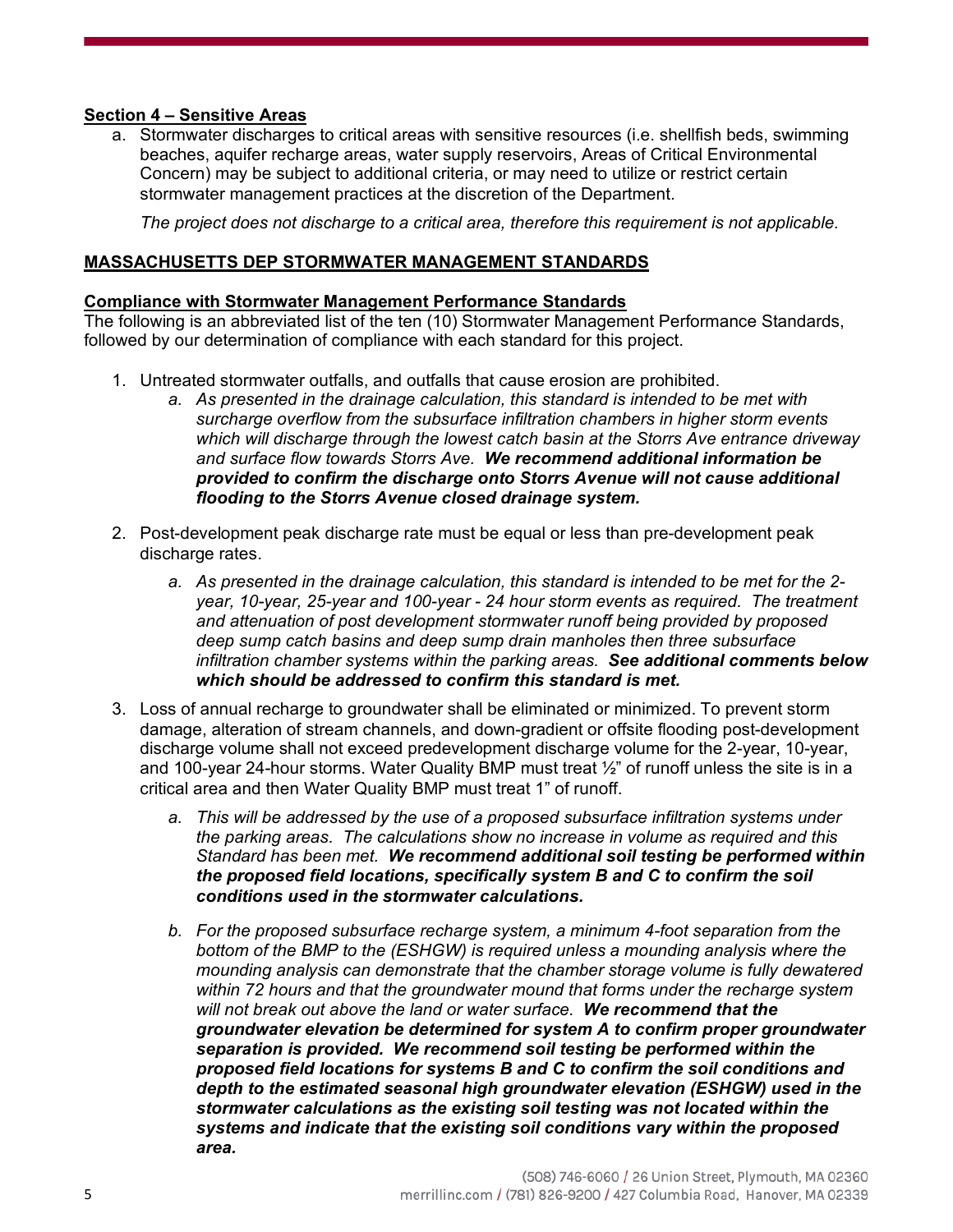- 4. A minimum of 80% Total Suspended Solids (TSS) removal is required and 44% TSS is required treatment prior to an infiltration BMP.
	- *a. The TSS calculations provide greater than 44% prior to the infiltration chamber system with deep sump catch basins and deep sump manholes in series. As previously commented, the use of deep sump manholes should be documented as an approved DEP pretreatment BMP. The TSS calculations should be updated to show the proper TSS removal rate for infiltration chambers as 80%.*
	- *b. Water quality treatment calculations have not been provided. Please provide water quality treatment calculations for each system.*
- 5. Source control and pollution prevention required for land uses with higher potential pollutant loads.
	- *a. Not Applicable.*
- 6. Specific source control and pollution prevention measures required for discharge to or near Critical Areas.
	- *a. Not Applicable*
- 7. Although the project proposes to rehabilitate the existing site, it is indicated that the project will meet the standards as a new development for purposes of the Stormwater Management Standards.
	- *a. Not Applicable*
- 8. A Pollution, Erosion, and Sedimentation Plan for the construction period is required.
	- *a. A Construction Management Plan has been provided which proposes erosion and sedimentation barriers for the construction period in conjunction with an Erosion and Sedimentation Control Plan. We recommend that inlet protection be noted on the plans at catch basin locations to be maintained. Will protection of the catch basins within Storrs Avenue be needed as this will be the low point should sediment discharge from the site? Approximate soil stockpile and construction staging locations should be shown on the plans. Will temporary sedimentation basins be required during construction? The development consists of the alteration/disturbance of more than 1 acre of land and requires a Construction General Permit (CGP) be obtained from EPA including a Stormwater Pollution Prevention Plan (SWPPP). We recommend a copy of the CGP and SWPPP be provided to the Town.*
- 9. A long-term operation and maintenance plan is required.
	- *a. Stormwater Operation and Site Maintenance plans for each residential development (Apartments and Condominium) are included with the submittal. We recommend confirmation that the Conservation Commission is the appropriate contact for the Town for responsible party contact information or plan changes.*
- *10.* All illicit discharges are prohibited.

*An Illicit Discharge statement has been provided within the Stormwater Report. The Illicit Discharge Statement signed by the applicant or their representative should be provided.*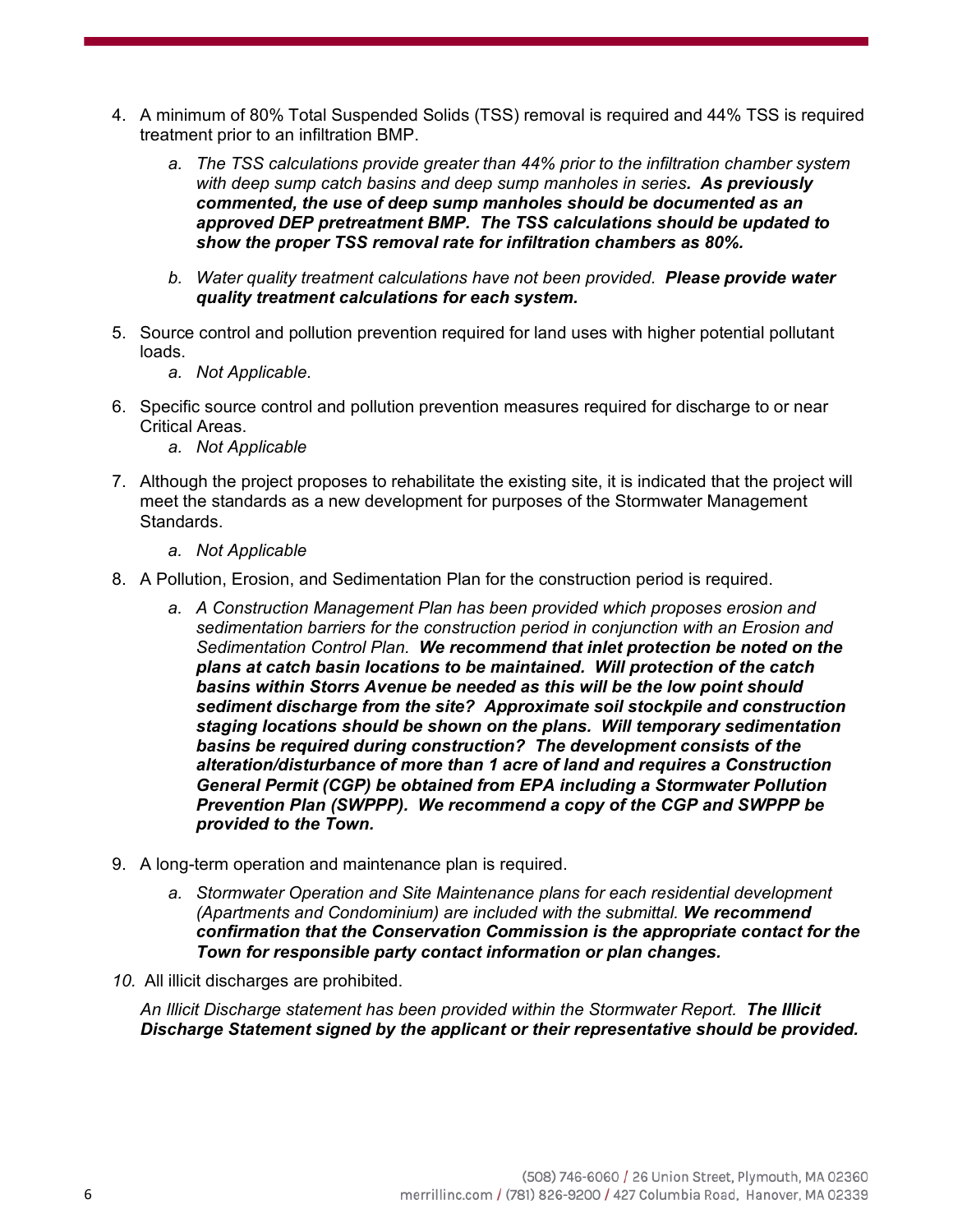# **ADDITIONAL COMMENTS**

We offer the following additional comments:

- *1. Please correct the minor inconsistency in the 10-year storm rainfall rate between the HydroCad models and the Stormwater Comparison Chart.*
- *2. In both the pre- and post-construction drainage models, the time of concentration for each subcatchment should be provided and the minimum time of concentration of 6 minutes should be used.*
- *3. Please review the off-site up gradient watershed area that will contribute surface runoff onto the site and how this may impact the site's drainage facilities.*
- *4. Please review the drainage models final design points, it seems that there should be two separate design points to better evaluate the discharges to the existing closed drainage system and the surface runoff towards the abutting Athletic Field and Storrs Avenue.*
- *5. Please provide supporting information for the use of HSG A soils within the drainage models. The existing soil testing indicates various soil conditions on site.*
- *6. A minor adjustment to the grass cover area per the watershed plan (6,131, vs 6,113) for subcatchment PC1 should be addressed.*
- *7. Please clarify the purpose of the Storage Group A with the infiltration chamber systems within the drainage model.*
- *8. Should there be only one primary device (catch basin structure) for Pond P1 (system A)? The overflow catch basins should be modeled as horizontal plane orifice openings with grate configuration rather than a broad crested weir.*
- *9. It is recommended that an overflow connection to the existing closed drainage system be considered in the design to minimize the surcharge overflow within the proposed drainage system.*
- *10. The 12" outlet pipe from Pond P2 (system B) is identified as invert 60.5 on the plans, the HydroCad should be updated to match the plan and the outlet invert should be updated as well.*
- *11. Although the Cultec chamber R-V8HD is an option within the HydroCad program, this Cultec chamber is not represented as an available model in the Cultec manufacturers documentation. Please confirm this chamber is still available or adjust the design to use an available chamber.*
- *12. It is recommended that a section through the infiltration chamber system B and the retaining wall be provided to show how the system and the retaining wall will be constructed. It is recommended that a barrier be provided to prevent groundwater breakout as the bottom of the system is designed between 2-4 feet above existing grade.*
- *13. Please correct the width of system B on the Cultec Chamber Typical Section.*
- *14. It is recommended that a mounding analysis be performed on each infiltration chamber system to confirm that they will not have any impacts on the surrounding foundation structures or retaining walls. Protection barriers should be provided as necessary.*
- *15. Please provide a detail of the manifold configuration for the infiltration chamber systems.*
- *16. Please provide roof leader and drainage pipe information on plans, including pipe size, material and length for all pipes. Will a 6" roof leader system be adequate to collect the entire roof discharge from the proposed 70-unit residential building?*
- *17. On the Utility Plan, the catch basin rim within the parking area to the left side of the 3-unit town house building should be corrected to match the Grading Plan.*